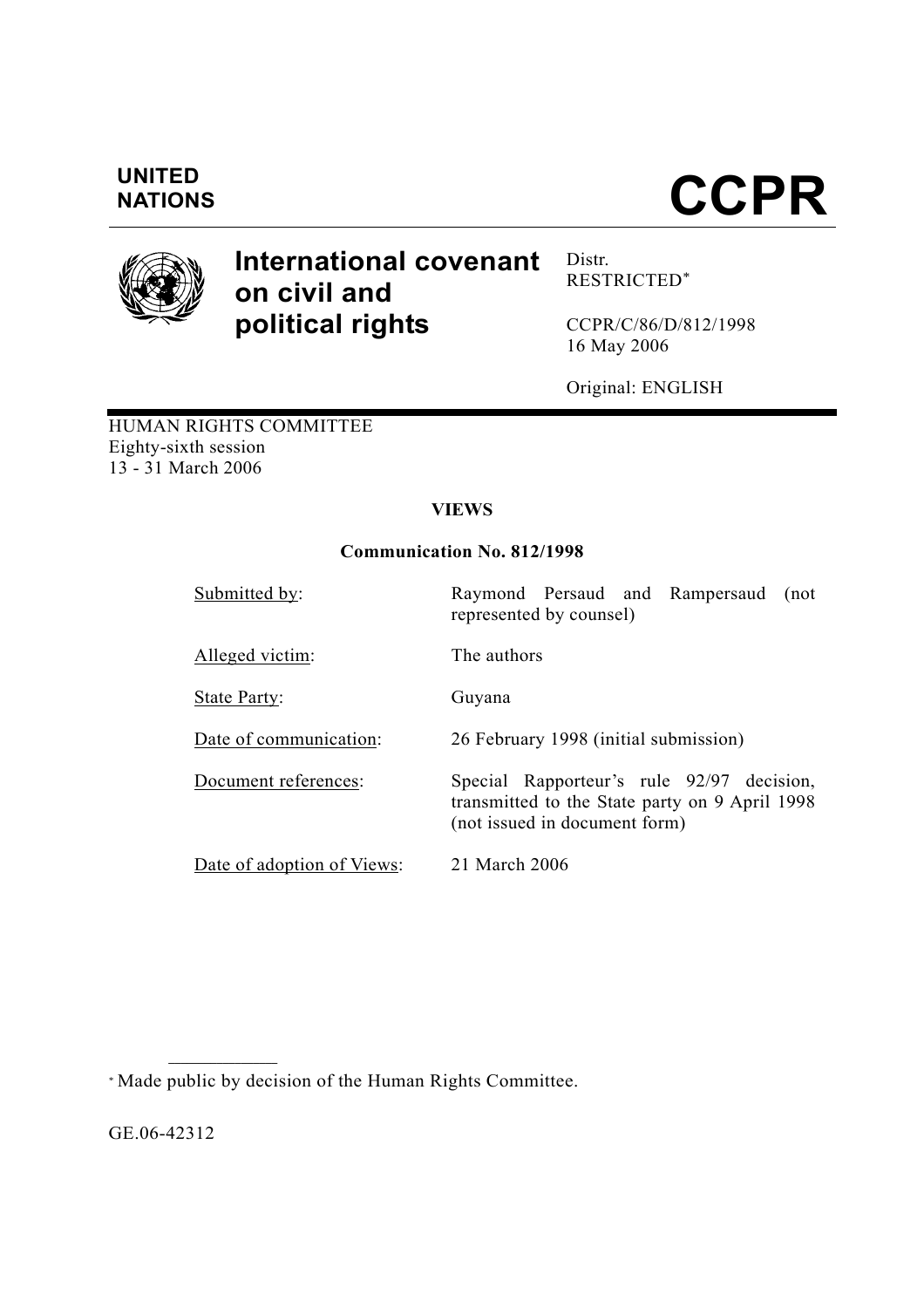CCPR/C/86/D/812/1998 Page 2

*Subject matter*: Death row phenomenon — Mandatory imposition of the death penalty

*Procedural issues*: State party's failure to cooperate

*Substantive issues*: Arbitrary deprivation of life

*Articles of the Covenant*: 6 and 7

*Articles of the Optional Protocol*: 2 and 4, paragraph 2

 On 21 March 2006, the Human Rights Committee adopted the annexed draft as the Committee's Views, under article 5, paragraph 4, of the Optional Protocol in respect of communication No. 812/1998. The text of the Views is appended to the present document.

#### **[ANNEX]**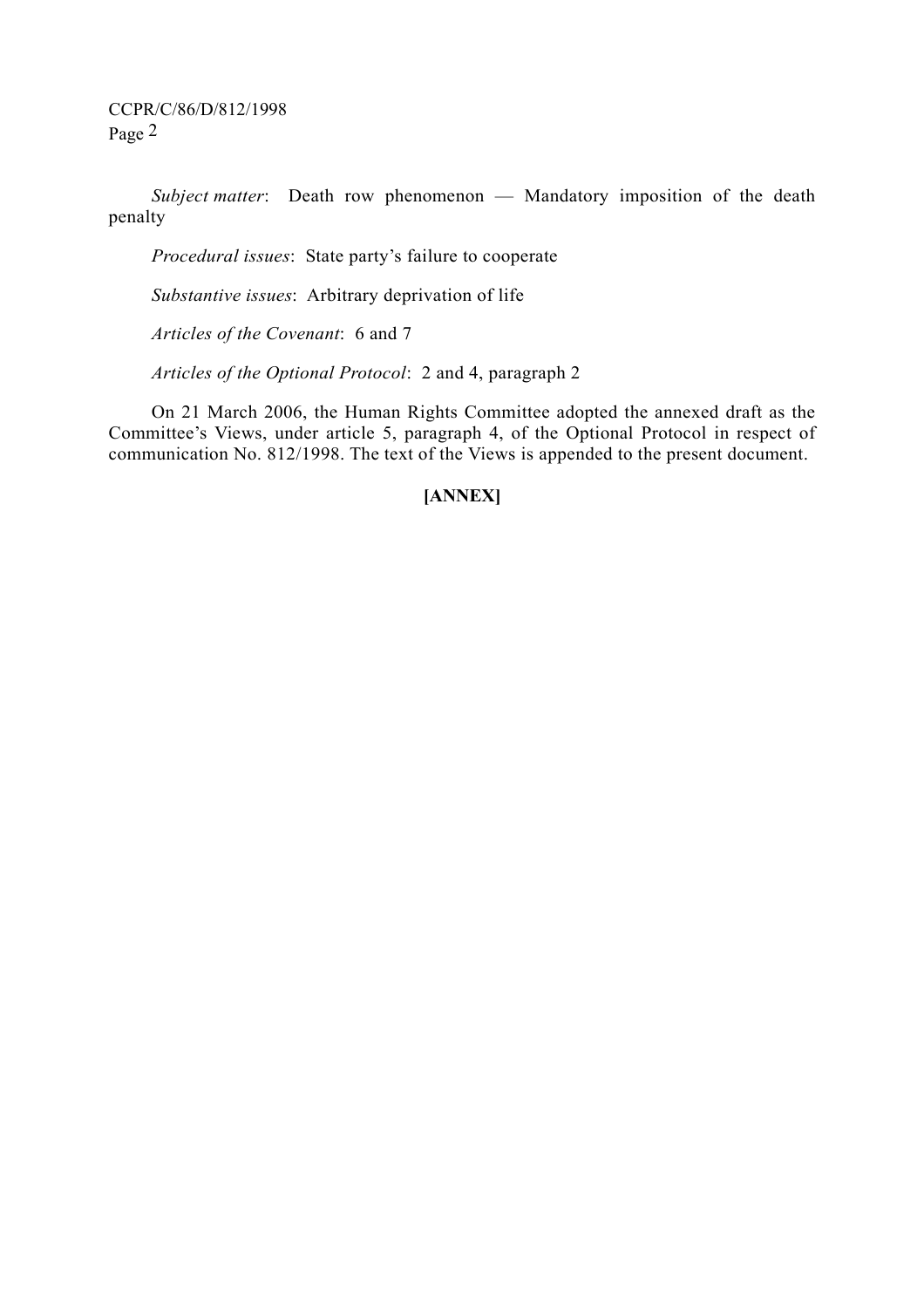#### **ANNEX**

#### Views of the Human Rights Committee under article 5, paragraph 4, of the Optional Protocol to the International Covenant on Civil and Political Rights Eighty-sixth session

#### concerning

#### **Communication No. 812/1998**∗

**\_\_\_\_\_\_\_\_\_\_\_\_\_\_\_\_\_\_** 

Submitted by: Raymond Persaud and Rampersaud (not represented by counsel)

Alleged victim: The authors

State Party: Guyana<sup>1</sup>

The following members of the Committee participated in the examination of the present communication: Mr. Abdelfattah Amor, Mr. Nisuke Ando, Mr. Prafullachandra Natwarlal Bhagwati, Ms. Christine Chanet, Mr. Maurice Glèlè Ahanhanzo, Mr. Edwin Johnson, Mr. Walter Kälin, Mr. Ahmed Tawfik Khalil, Mr. Rajsoomer Lallah, Mr. Michael O'Flaherty, Mr. Rafael Rivas Posada, Sir Nigel Rodley, Mr. Ivan Shearer, Mr. Hipólito Solari Yrigoyen, Ms. Ruth Wedgwood and Mr. Roman Wieruszewski.

An individual opinion co-signed by Committee members Mr. Hipólito Solari Yrigoyen and Mr. Edwin Johnson is appended to the present document.

The Covenant and the Optional Protocol entered into force for the State party respectively on 15 May 1977 and 10 August 1993. On 5 January 1999, the State party notified the Secretary-General that it had decided to denounce the Optional Protocol with effect from 5 April 1999, that is, subsequent to the initial submission of the communication. On the same date, the State party re-acceded to the Optional Protocol with the following reservation: "[...] Guyana re-accedes to the Optional Protocol to the International Covenant on Civil and Political Rights with a Reservation to article 6 thereof with the result that the Human Rights Committee shall not be competent to receive and consider communications from any person who is under sentence of death for the offences of murder and treason in respect of any matter relating to his prosecution, detention, trial, conviction, sentence or execution of the death sentence and any matter connected therewith.

 Accepting the principle that States cannot generally use the Optional Protocol as a vehicle to enter reservations to the International Covenant on Civil and Political Rights itself, the Government of Guyana stresses that its Reservation to the Optional Protocol in no way detracts from its obligations and engagements under the Covenant, including its undertaking to respect and ensure to all individuals within the territory of Guyana and subject to its jurisdiction the rights recognized in the Covenant (insofar as not already reserved against) as set out in article 2 thereof, as well as its undertaking to report to the Human Rights Committee under the monitoring mechanism established by article 40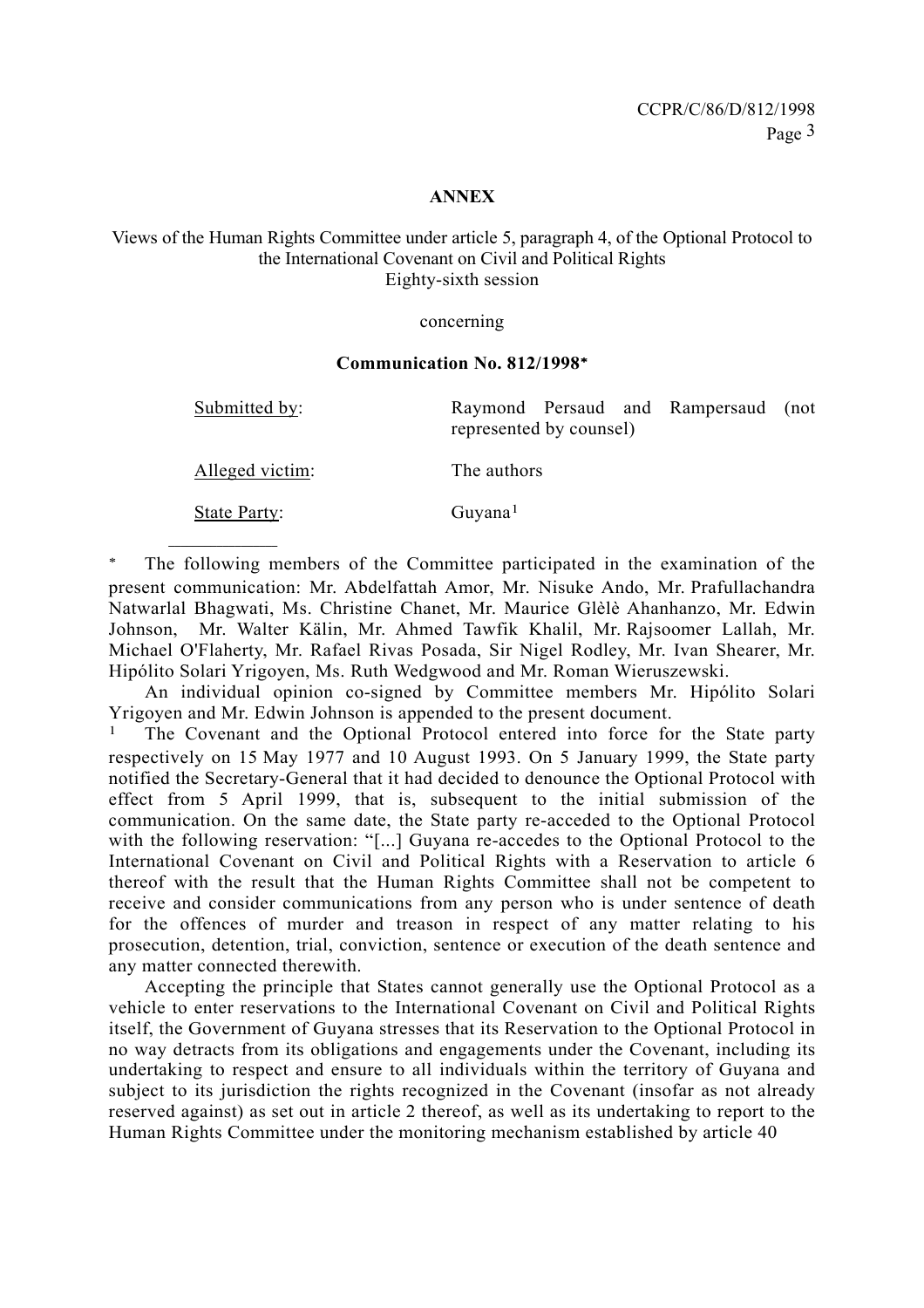Date of communication: 26 February 1998 (initial submission)

 The Human Rights Committee, established under article 28 of the International Covenant on Civil and Political Rights,

Meeting on 21 March 2006,

 Having concluded its consideration of communication No. 812/1998, submitted to the Human Rights Committee by Raymond Persaud and Rampersaud under the Optional Protocol to the International Covenant on Civil and Political Rights,

 Having taken into account all written information made available to it by the author of the communication, and the State party,

Adopts the following:

#### **Views under article 5, paragraph 4, of the Optional Protocol**

1.1 The authors are Raymond Persaud and Rampersaud, nationals of Guyana. Raymond Persaud is currently detained in Georgetown Prisons and awaiting execution. Rampersaud died on 21 August 1998 (of natural causes) and the Committee has received no notification from any of his heirs that his communication is maintained. Although the authors do not invoke any specific provisions of the International Covenant on Civil and Political Rights, the communication appears to raise issues under articles 6 and 7 of the Covenant. The authors are not represented by counsel.

1.2 In accordance with rule 92 (former rule 86) of the Committee's Rules of Procedure, the Committee, through its Special Rapporteur for New Communications, requested the State party on 9 April 1998 not to carry out the death sentence against the authors, to make it possible for the Committee to examine the communication.

#### **Factual background**

**\_\_\_\_\_\_\_\_\_\_\_\_\_\_\_\_\_\_** 

2.1 On 21 January 1986, the authors were arrested for the murder of Bibi Zorina Alli, who was found buried in a shallow grave at the back of the Hollywood Hotel in Rose Hall, Corentyne. They were found guilty of the murder and were sentenced to death on 11 December 1990. The authors appealed and on 25 May 1994, the Court of Appeal confirmed their death sentences. They applied to have their sentences commuted to life sentences, but their application was dismissed on 31 July 1997. They lodged an appeal against this decision, which was dismissed on 25 February 1998.

2.2 On 16 or 17 July 1998, warrants of execution were mistakenly issued and read to the authors, because the Office of the President had not been notified that interim measures

thereof"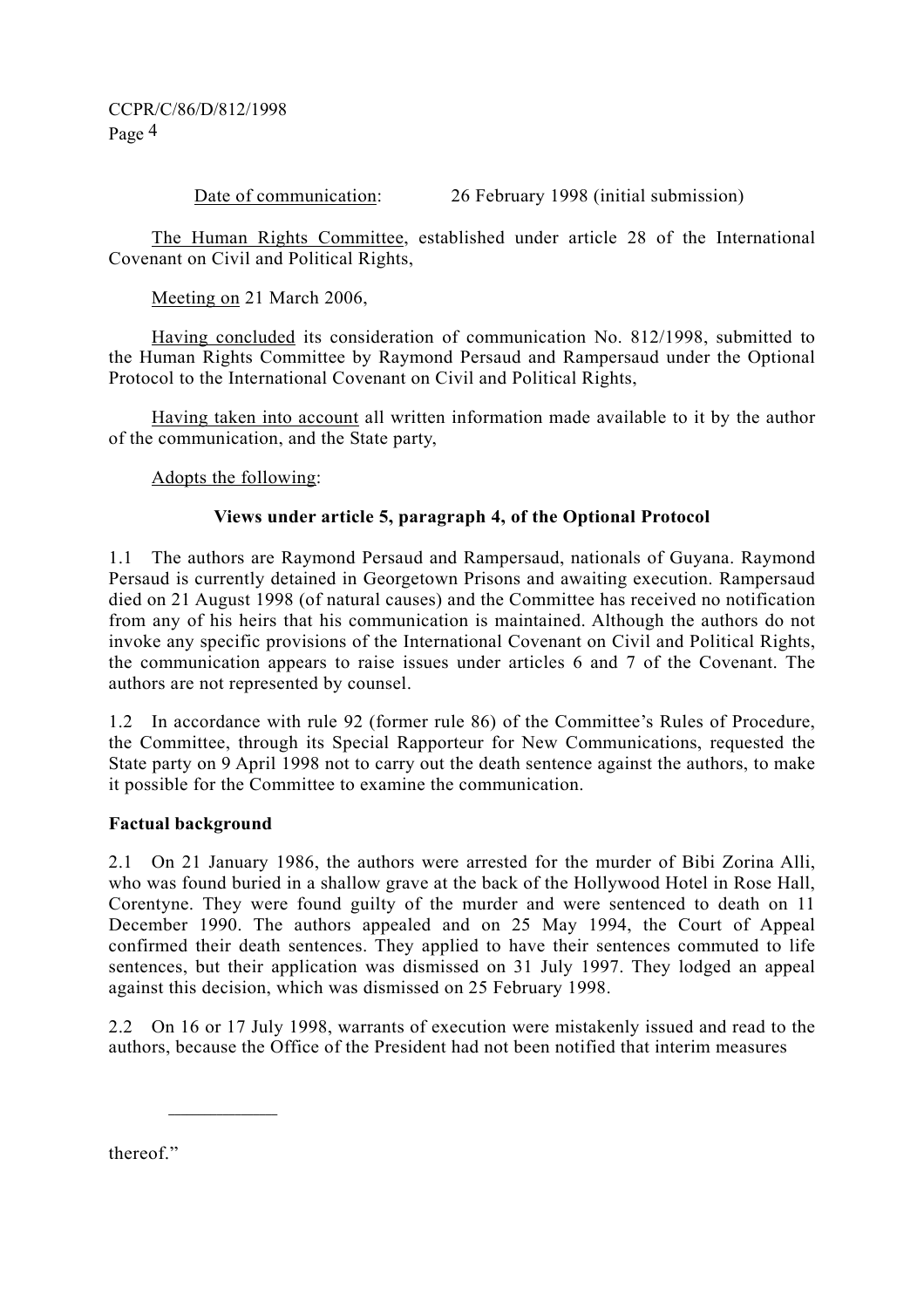had been granted by the Committee. The warrants were withdrawn and the authors subsequently received letters of apology for the mistake.

#### **The complaint**

3. The authors claim that their death sentences should be commuted to life sentences as a result of their long delay on death row. By letter received on 14 January 2004 from the brother and sister of the remaining living author, Raymond Persaud, on his behalf, he claims that his remaining on death row is inhumane and that the delay amounts to a violation of his fundamental rights. The communication therefore raises issues under articles 6 and 7 of the Covenant.

#### **Submission by the State party on the admissibility of the communication**

4. By letter of 30 June 1998, the State party conceded that the communication was admissible since the authors had exhausted all available domestic remedies.

#### **State party's failure to cooperate**

5. On 14 December 2000, 24 July 2001, 21 October 2003 and 7 July 2004, the State party was requested to submit to the Committee information on the merits of the communication. The Committee notes that this information has not been received; it regrets the State party's failure to provide any information with regard to the substance of the authors' claims. It recalls that it is implicit in article 4, paragraph 2, of the Optional Protocol that States parties examine all the allegations brought against them, and that they make available to the Committee all information at their disposal. In the absence of a reply from the State party, due weight must be given to the authors' allegations, to the extent that these have been properly substantiated.

#### **Issues and proceedings before the Committee**

Consideration of admissibility

6.1 Before considering any claim contained in a communication, the Human Rights Committee must, in accordance with article 93 of its rules and procedures, decide whether or not it is admissible under the Optional Protocol of the Covenant.

6.2 The Committee has ascertained that the same matter is not being examined under another procedure of international investigation or settlement for the purposes of article 5, paragraph 2 (a), of the Optional Protocol and that the authors have exhausted all domestic remedies, in accordance with article 5, paragraph 2 (b), of the Optional Protocol. In the present case, the Committee further notes that the State party, in its submission of 30 June 1998, does not contest the admissibility of the communication. Accordingly, the Committee proceeds directly with the examination of the merits.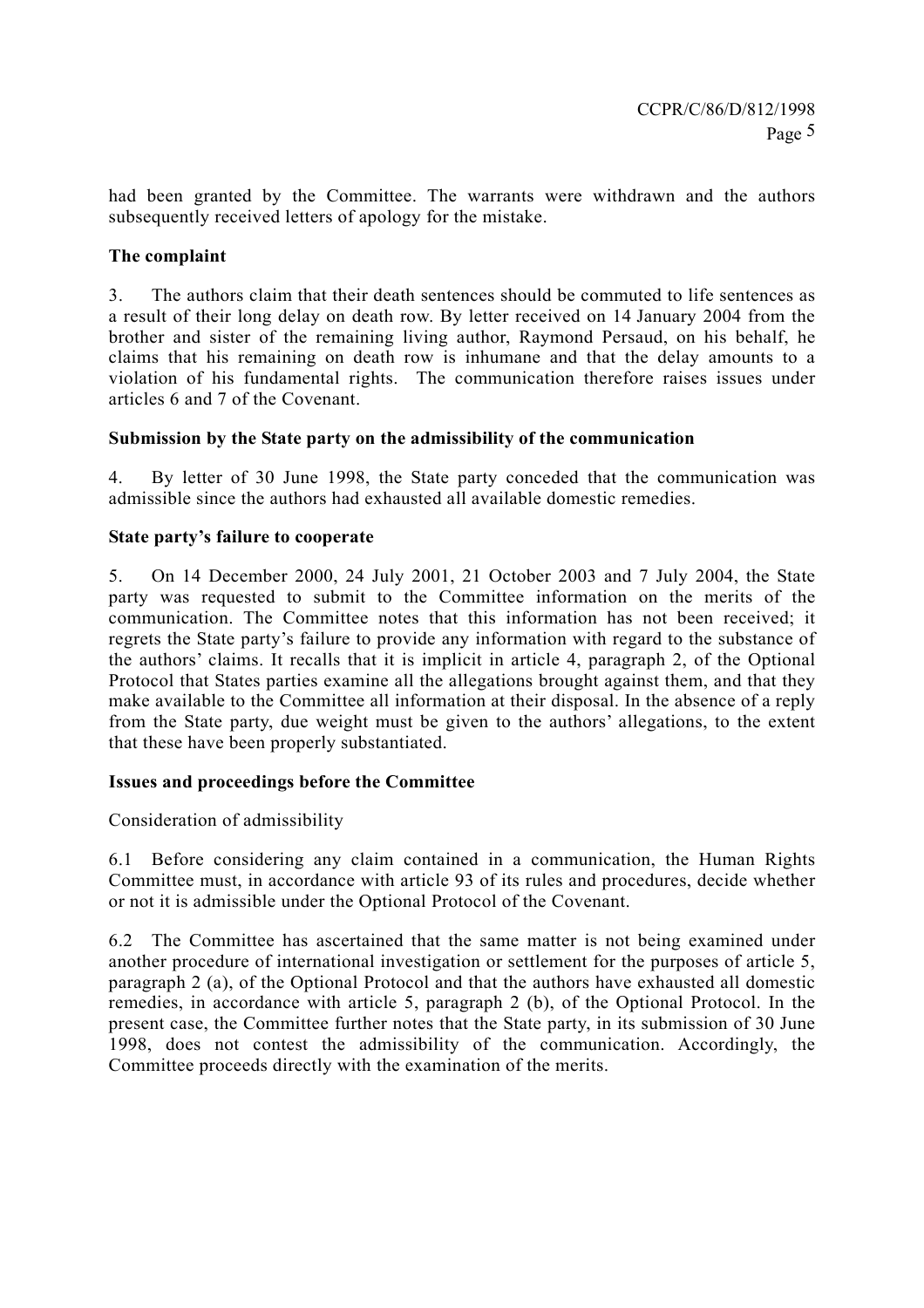Consideration of the merits

**\_\_\_\_\_\_\_\_\_\_\_\_\_\_\_\_\_\_** 

7.1 The Human Rights Committee has considered the present communication in the light of all the information made available to it, as provided under article 5, paragraph 1, of the Optional Protocol.

7.2 As regards the issues under article 6 of the Covenant, and basing itself on the examination of the applicable law in Guyana, the Committee presumes that the death sentence was passed automatically by the trial court, once the jury had rendered its verdict that the authors were guilty of murder, in application of section 101 of the Criminal Law (Offences) Act. This provision requires that "Everyone who commits murder shall be guilty of felony and liable to suffer death as a felon", without regard being able to be paid to the defendant's personal circumstances or the circumstances of the particular offence. The Committee refers to its jurisprudence that the automatic and mandatory imposition of the death penalty constitutes an arbitrary deprivation of life, in violation of article 6, paragraph 1, of the Covenant, in circumstances where the death penalty is imposed without regard being able to be paid to the defendant's personal circumstances or the circumstances of the particular offence.2 It follows that the automatic imposition of the death penalty on the authors violated their rights under article 6, paragraph 1.

7.3 As regards the issues raised under article 7 of the Covenant, the Committee would be prepared to consider that the prolonged detention of the author on death row constitutes a violation of article 7. However, having also found a violation of article 6, paragraph 1, it does not consider it necessary in the present case to review and reconsider its jurisprudence that prolonged detention on death row, in itself and in the absence of other compelling circumstances, does not constitute a violation of article 7.

8. The Human Rights Committee, acting under article 5, paragraph 4, of the Optional Protocol to the International Covenant on Civil and Political Rights, is of the view that the facts before it reveal violations by the State party of article 6, paragraph 1, of the Covenant.

9. In accordance with article 2, paragraph 3, of the Covenant, the State party is under an obligation to provide the remaining living author with an effective remedy, including commutation of his death sentence. The State party is also under an obligation to take measures to prevent similar violations in the future.

<sup>2</sup> See Communication No. 806/1998, *Thompson v. St. Vincent and The Grenadines*, Views adopted on 18 October 2000, para. 8.2; Communication No. 845/1998, *Kennedy v. Trinidad and Tobago*, Views adopted on 26 March 2002, para. 7.3; Communication No. 1077/2002, *Carpo et al. v. Philippines*, Views adopted on 28 March 2003, para. 8.3; Communication No. 1167/2003, *Ramil Rayos v. Philippines*, Views adopted on 27 July 2004, para. 7.2; Communication No. 862/1999, *Hussain et al. v. Guyana*, Views adopted on 25 October 2005, para. 6.2; and Communication No. 913/2000, *Chan v. Guyana*, Views adopted on 31 October 2005, para. 6.5.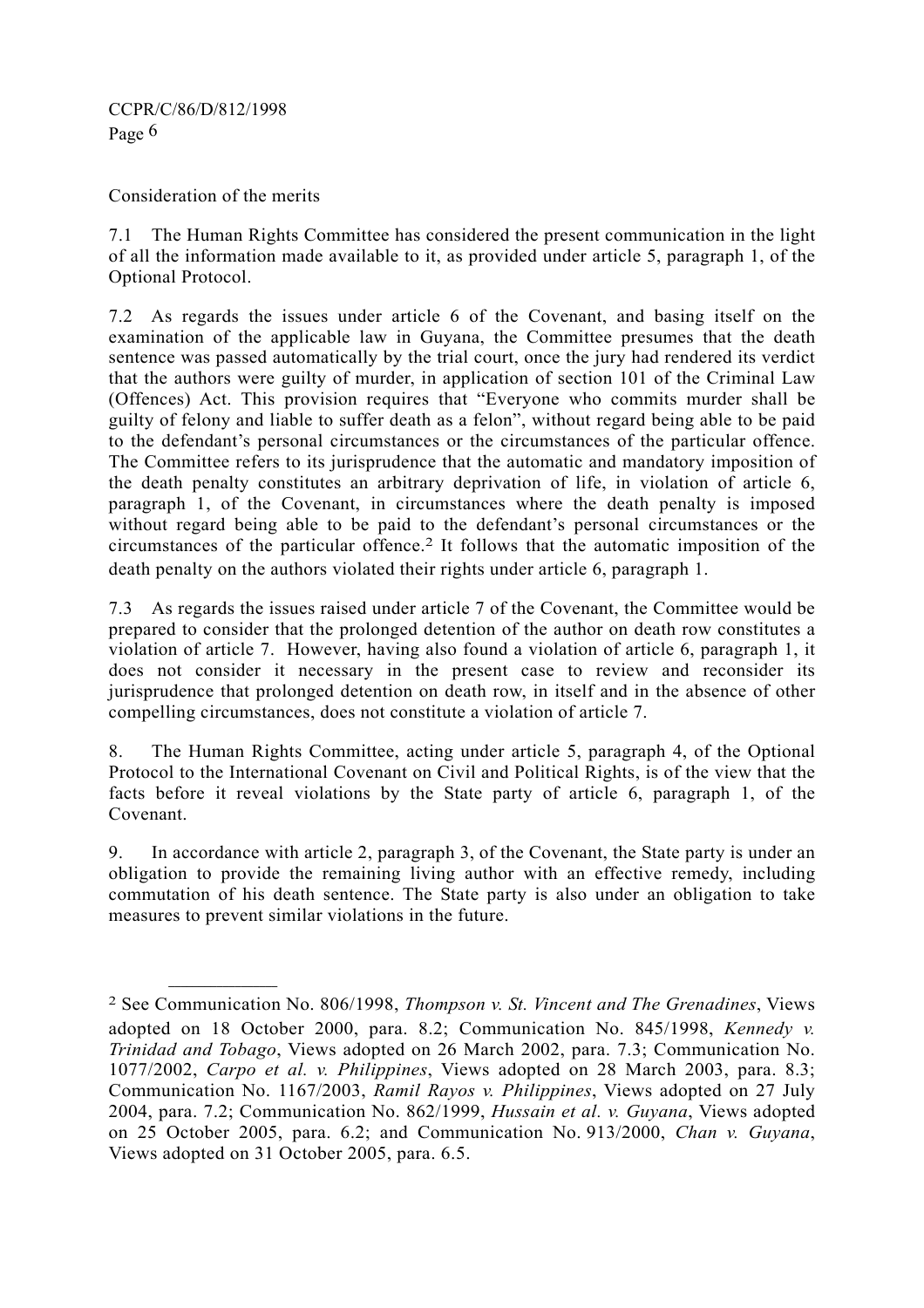10. Bearing in mind that, by becoming a party to the Optional Protocol, the State party has recognized the competence of the Committee to determine whether there has been a violation of the Covenant or not and that, pursuant to article 2 of the Covenant, that State party has undertaken to ensure all individuals within its territory or subject to its jurisdiction the rights recognized in the Covenant and to provide an effective and enforceable remedy in case a violation has been established, the Committee wishes to receive from the State party, within 90 days, information about the measures taken to give effect to the Committee's Views. The State party is also requested to publish the Committee's Views.

[Adopted in English, French and Spanish, the English text being the original version. Subsequently to be issued also in Arabic, Chinese and Russian as part of the Committee's annual report to the General Assembly.]

-----